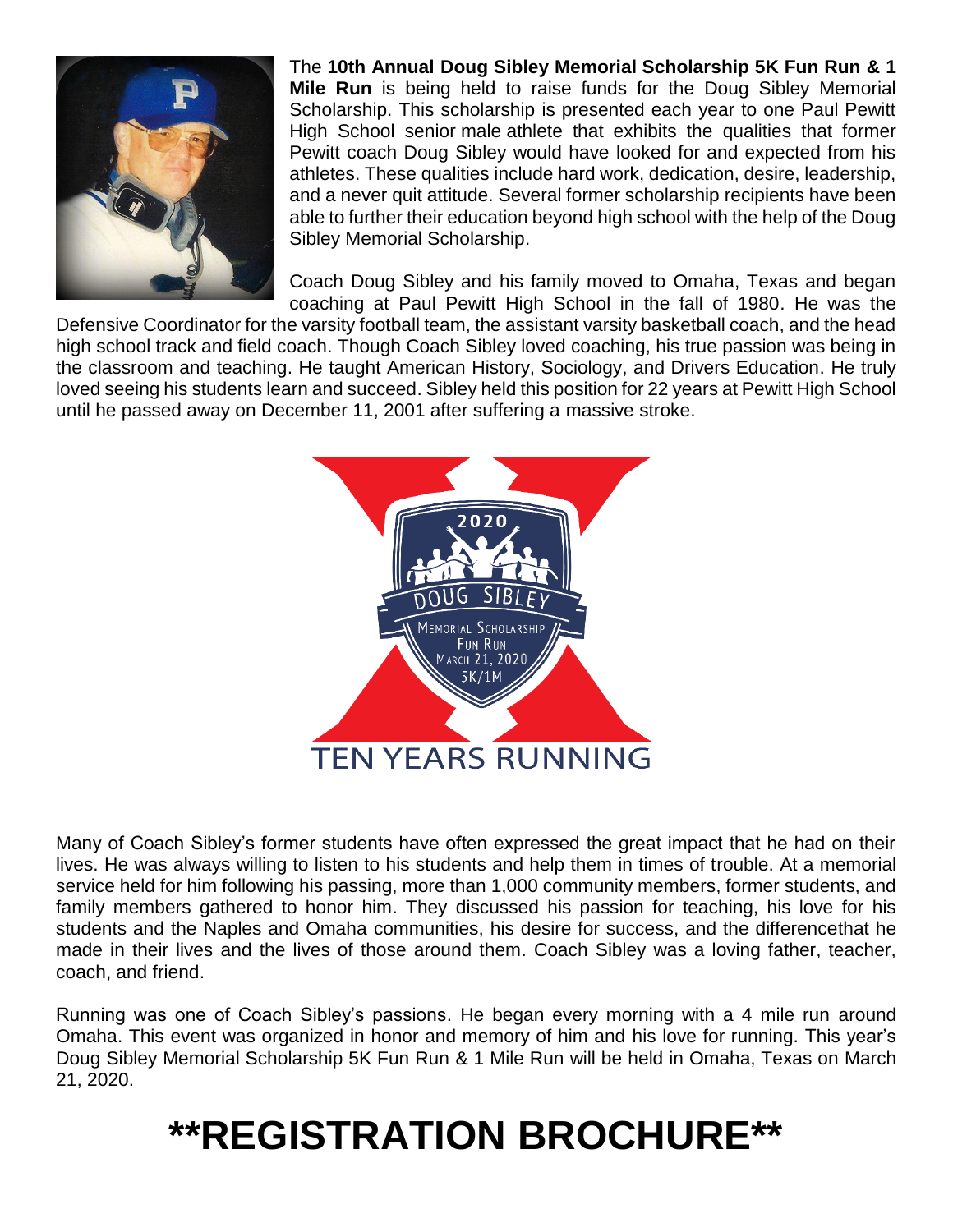## *Race-Day Schedule of Events:*

#### **REGISTRATION:**

Pre-registrations encouraged. Registrations accepted until 7:30 a.m. on day of event. *All Registration Forms must be accompanied by a signed Waiver of Liability-Sporting Event Participant for each registrant. Registration for Minors must be accompanied by a signed Accident Waiver and Release of Liability-Sporting Event, Parent-Guardian Waiver for Minors. Include a separate waiver for each registrant.*

#### **START:**

1 Mile Run/Walk begins promptly at 8 a.m. 5K Fun Run begins at 8:30 a.m.

#### **REFRESHMENTS:**

Snacks and drinks available at the Finish Line. Water stations available at mile markers along the event course.

#### **FOR ADDITIONAL INFORMATION:**

Contact (903) 946-2098, or (903) 424-3370, or visit our website at *www.DougSibleyFunRun.org*.

### *Pre-Registration Fees\**

1 Mile Run \$12.00 (w/T-Shirt\*\*) Students \$15.00 (w/T-Shirt\*\*) One Runner/Walker \$20.00 (w/T-Shirt\*\*) Seniors 55+  $$15.00$  (w/T-Shirt\*\*) Family \$50.00 (3+ household members, max 5 T-shirts\*\*) *\*Note: Add \$5 if registering after March 1 st or on day of race.* 

*\*\*T-Shirts are available while supplies last!* 

## *The Course:*

The race will begin at the Omaha City Park located on Highway 67 in Omaha. The course is a double loop through Omaha. The race will head west on Highway 67 (S. Main Street) then turn right on Hubbard Street. The course then turns right on N. 3rd Street. After a short distance on McLean Ave, the race continues on 4<sup>th</sup> Street. The runners will then head south on US Hwy 259. At the four-way stop, the race will turn west onto Highway 67 (S. Main Street) and head back toward the city park. The second loop of the race consist of the same course, finishing just inside the gate of the city park.



USA Track & Field Certified Course # TX16021ETM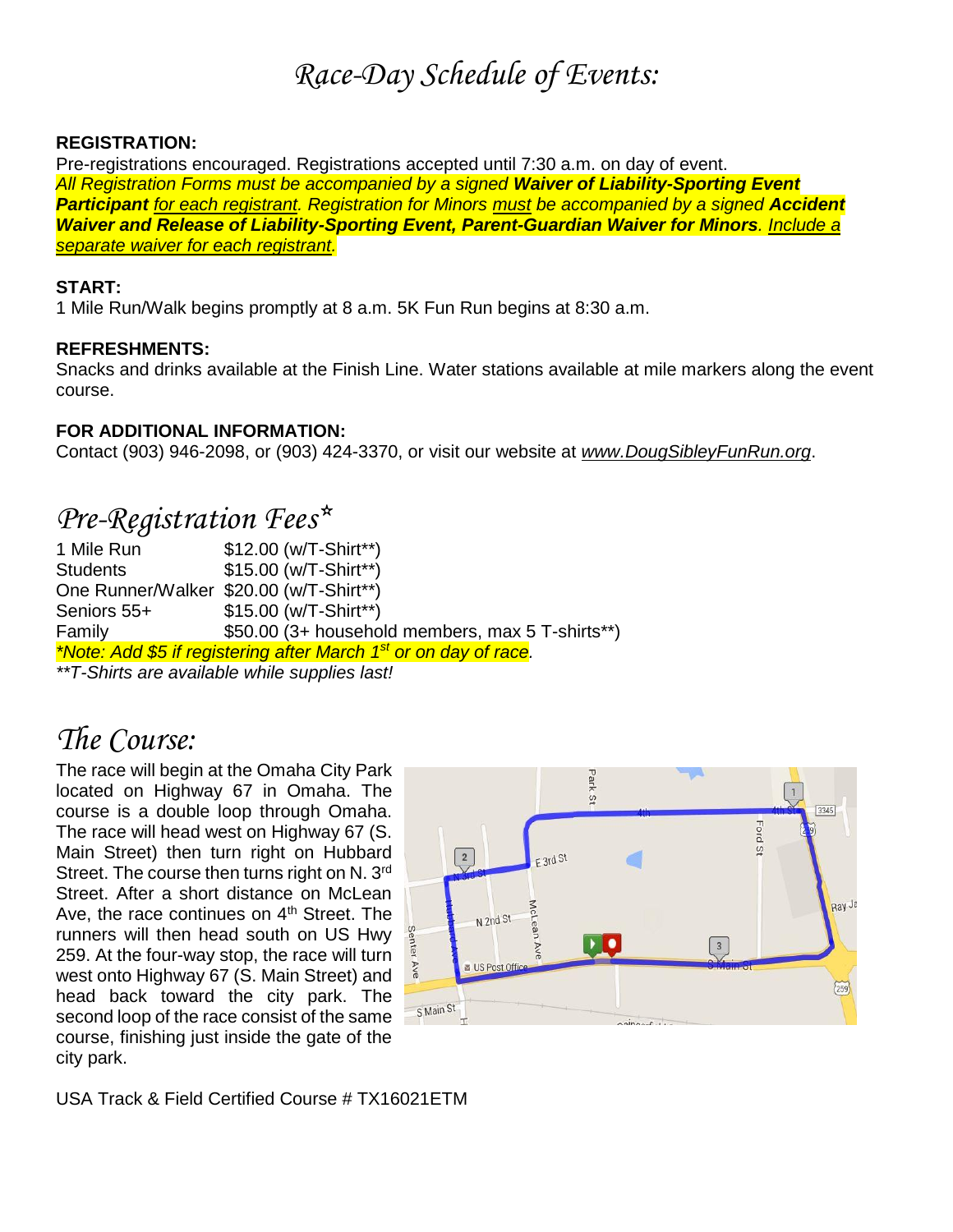#### *Doug Sibley Memorial Scholarship Fun Run Registration March 21, 2020 at 8 a.m.*

| MINORS WILL NOT BE ALLOWED TO PARTICIPATE WITHOUT WAIVER SIGNED BY PARENT OR GUARDIAN                                                                                                                                                                                               | **ALL REGISTRANTS MUST ALSO COMPLETE THE WAIVER OF LIABILITY             |             |                               |  |
|-------------------------------------------------------------------------------------------------------------------------------------------------------------------------------------------------------------------------------------------------------------------------------------|--------------------------------------------------------------------------|-------------|-------------------------------|--|
|                                                                                                                                                                                                                                                                                     | ONE REGISTRATION FORM & WAIVER OF LIABILITY NEEDED FOR EACH PARTICIPANT! |             |                               |  |
| Runner/Walker                                                                                                                                                                                                                                                                       |                                                                          |             | Circle One: 1 Mile Run 5K Run |  |
|                                                                                                                                                                                                                                                                                     |                                                                          |             |                               |  |
|                                                                                                                                                                                                                                                                                     |                                                                          |             |                               |  |
|                                                                                                                                                                                                                                                                                     |                                                                          |             |                               |  |
|                                                                                                                                                                                                                                                                                     |                                                                          |             |                               |  |
|                                                                                                                                                                                                                                                                                     | PLEASE CIRCLE AGE DIVISION AND CATEGORY ON DAY OF RACE:                  |             |                               |  |
|                                                                                                                                                                                                                                                                                     | 1 Mile Run (13 & Under) MALE                                             |             | FEMALE                        |  |
|                                                                                                                                                                                                                                                                                     | <b>16 &amp; UNDER</b>                                                    | <b>MALE</b> | FEMALE                        |  |
|                                                                                                                                                                                                                                                                                     | $17 - 24$                                                                | MALE        | FEMALE                        |  |
|                                                                                                                                                                                                                                                                                     | $25 - 34$                                                                | MALE        | FEMALE                        |  |
|                                                                                                                                                                                                                                                                                     | $35 - 44$                                                                | MALE        | <b>FEMALE</b>                 |  |
|                                                                                                                                                                                                                                                                                     | $45 - 54$                                                                | MALE        | FEMALE                        |  |
|                                                                                                                                                                                                                                                                                     | $55 - 64$                                                                | MALE        | FEMALE                        |  |
|                                                                                                                                                                                                                                                                                     | $65+$                                                                    |             | <b>MALE</b><br>FEMALE         |  |
| Prizes awarded to Top 3 Overall and Winner of each Age Division and Category                                                                                                                                                                                                        |                                                                          |             |                               |  |
| T-Shirt Size:                                                                                                                                                                                                                                                                       | SMALL                                                                    |             | MEDIUM LARGE X-LARGE          |  |
| T-Shirts are available while supplies last and shirt size is not guaranteed for late registration.                                                                                                                                                                                  |                                                                          |             |                               |  |
| <b>Emergency Contact Information (Required)</b>                                                                                                                                                                                                                                     |                                                                          |             |                               |  |
|                                                                                                                                                                                                                                                                                     |                                                                          |             |                               |  |
|                                                                                                                                                                                                                                                                                     |                                                                          |             |                               |  |
|                                                                                                                                                                                                                                                                                     |                                                                          |             |                               |  |
| <b>PARTICIPANT REGISTRATION TOTAL:</b><br>\$12 - 1 Mile Run                                                                                                                                                                                                                         |                                                                          |             | $\frac{1}{2}$                 |  |
| \$15 - Students/seniors 55+<br>\$20 - One Adult Participant<br>\$50 - Family (3+)<br>*Add \$5 if registering after March 1 <sup>st</sup> or on Race Day<br>Rain OR Shine - SORRY NO REFUNDS - Please consider it a generous tax deductible donation. We thank you for your support! |                                                                          |             |                               |  |
| Make Checks payable to Doug Sibley Scholarship Fund                                                                                                                                                                                                                                 |                                                                          |             |                               |  |
| Mail Registration Waiver and Fee to:                                                                                                                                                                                                                                                |                                                                          |             |                               |  |

Mail Registration, Waiver and Fee to: Linda Sibley c/o Doug Sibley 5K Fun Run PO Box 1176 Omaha, TX 75571

You may also drop off your packet at Melba Deans in Omaha or B&L Trophy in Naples. Registration and payment is also accepted on our website at [www.DougSibleyFunRun.org.](http://www.dougsibleyfunrun.org/)